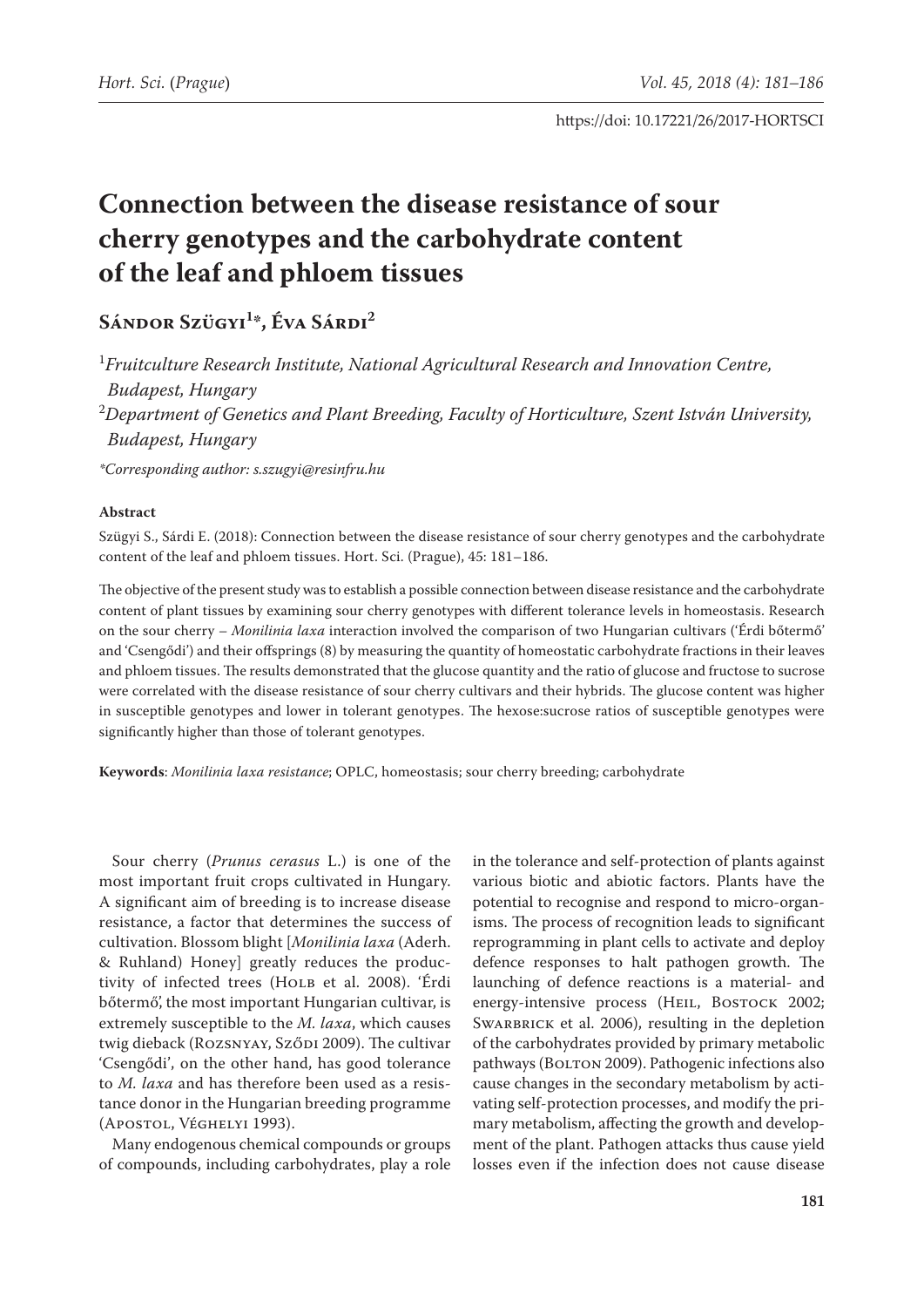symptoms or the death of the plant (Berger et al. 2007). In addition, the high-molecular-weight polysaccharides making up the cell wall form a network consisting of ionic and covalent bonds, which is able to physically prevent pathogen intrusion (Vowerk et al. 2004). Thus, sugars not only function as substrates for growth but also activate sugar-sensing systems that initiate changes in gene expression in plants. Both the abundance and depletion of carbohydrates may enhance or repress the expression of genes affecting the sugar metabolism (Косн 1996). A low carbohydrate content provides unfavourable conditions for the growth of bacteria (Milčevičová et al. 2010). Similar observations were made by Sárdi et al. (1999) in snap bean (*Phaseolus vulgaris* L.) – *Pseudomonas* interactions. The diverse stress reactions of different beans genotypes to *Pseudomonas* inoculation can be associated with differences in the sucrose:glucose ratio of the leaf tissues. Among other things *Rhizoctonia solani* inoculation in potato influences the quantity of carbohydrates (ALIFERIS, JABAJI 2012). HEVESI et al. (2004) studied the utilization of carbohydrate resources by the bacterium *Erwinia amylovora* in pome fruits. The optimal concentrations of glucose, fructose and sucrose and the consumption and degradation time of the different carbohydrates utilized by *Erwinia amylovora* were determined in artificial nectar. Beniken et al. (2011) compared citrus rootstocks exposed to water deficit and to inoculation by *Citrus tristeza virus* and *Phytophtora* spp. The combined effect of the virus, bacterium and water deficit increased the quantity of soluble carbohydrates and amino acids in the leaves of rootstocks. Goncalves et al. (2005) studied the leaf symptoms caused by *Sugarcane yellow leaf virus*  (ScYLV) in sugarcane (*Saccharum* spp.) hybrids. The carbohydrate contents in the leaves were increased by ScYLV inoculation. Relative to the leaves of healthy plants, sucrose was the sugar that accumulated most in the leaves of infected plants, followed by total soluble sugars and reducing sugars.

The publications cited in this paper use different approaches, but most of them confirm that carbohydrates play a role in defense responses. Against this background, and on the basis of results obtained after many years of research into host-pathogen interactions, it can be hypothesised that, in the case of sour cherry, the measurable quantity of certain carbohydrates in stress-free plants may be associated with the disease resistance of cultivars with different resistance levels (SÁRDI et al. 1996;

1999; Szarka et al. 2002; Kovács-Nagy et al. 2008; Németh et al. 2009). The present study was undertaken in order to characterize sour cherry cultivars and hybrids representing different levels of *M. laxa* resistance in homeostasis, based on the carbohydrate concentration in the leaves and phloem tissue.

### **MATERIAL AND METHODS**

**Testing the resistance level using artificial** *in vivo* **inoculation**. The *in vivo* inoculations were based on the method elaborated by Rozsnyay (1977) for *in vitro* inoculation of apricot with cytospora canker (*Cytospora cincta* Sacc*.*), which is also appropriate for inoculation by *M. laxa* (Crossa-RAYNAUD 1969; Sződi et al. 2008). The method involves determining the phloem necrosis of infected twigs. The *in vivo* artificial inoculations were performed in the field immediately after blooming on 10-15 cm one-year-old twigs, 20 per cultivar, using 14-day-old *M. laxa* culture. Round wounds, each 6 mm in diameter, were made on each twig and agar plugs inoculated with the pathogen were inserted into them. The round wounds and agar plugs were made by hole-puncher. The infected wounds were covered with wet cotton wool and fixed with aluminium foil to avoid drying. The evaluations were done 20 days after inoculation. During evaluation the bark was removed and the phloem necrosis was measured in mm. The level of resistance was tested in three consecutive years (2012–2014). The OPLC (Overpressured Layer Chromatographic separation) technique and densitometry evaluation were used for the quantitative and qualitative determination of the carbohydrates associated with resistance. The cultivars 'Csengődi' and 'Érdi bőtermő' and hybrids found to have the greatest resistance and susceptibility were compared on the basis of quantifiable carbohydrates in the leaf and phloem tissue. The comparative examinations were performed in three replications in 2015 and 2016.

**Determination of carbohydrate content**. The comparative examination was carried out in spring and winter (in homeostasis, free of extreme environmental conditions). Leaf and phloem tissues were collected in spring and phloem tissues in winter from one-year-old non-infected twigs in 2015 and 2016. The samples were frozen in liquid nitrogen, powdered and extracted with methanol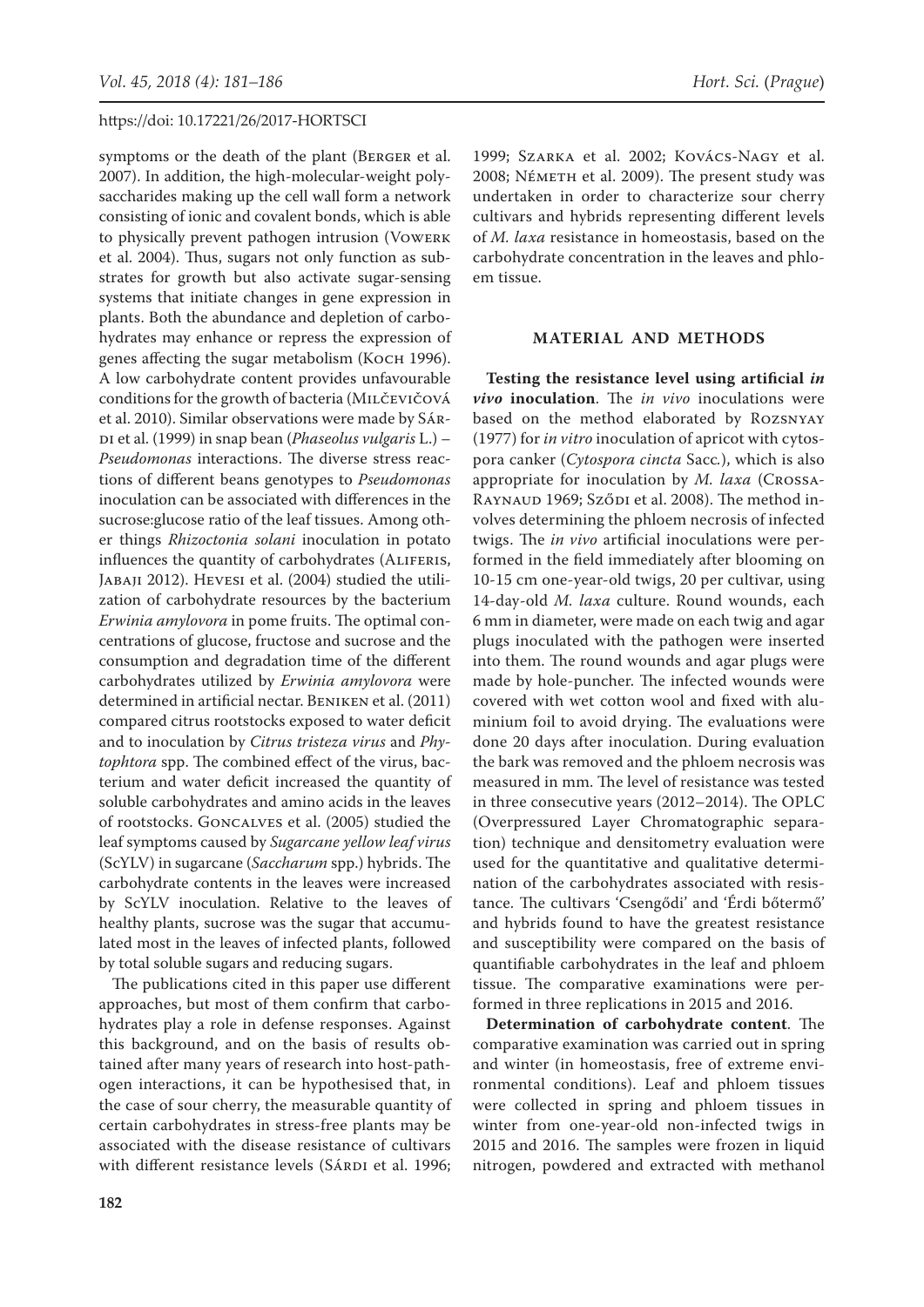(300 mg plant powder/800 ml of methanol :  $H_2O$ , 80 : 20, v/v). This suspension was centrifuged at 1,000 g for 10 min at room temperature. The clear supernatants were used for overpressured layer chromatographic separations (OPLC chromatograph developed by OPLC-NIT Co., Ltd., Budapest, Hungary). The OPLC separations were carried out on TLC and HPTLC silica gel 60 F254 (Merck Co.) precoated chromatoplates using acetonitrile: $H_2O$ (85:15, v/v). Staining was performed with anilinediphenyl amine-phosphoric acid reagent. A Shimadzu CS-930 TLC/HPTLC scanner (Shimadzu Co., Kyoto, Japan),  $\lambda = 540$  nm, was used for densitometric determination (SÁRDI et al. 1996, 1999).

**Statistical analysis**. The data obtained after artificial *in vivo* inoculation were analysed using the Kruskal-Wallis model, and means comparison and significant differences were calculated using Dunn's non-parametric comparison  $(P = 0.05)$ . The carbohydrate data were analysed with the ANO-VA model, and means comparison and significant differences were calculated using Duncan's test (*P* = 0.05). Statistical analysis was carried out using the 22.0 software (SPSS Inc., Chicago USA).

#### **RESULTS AND DISCUSSION**

#### **Artificial** *in vivo* **inoculations**

The largest twig dieback was measured on infected twigs of the hybrid 9/79-80, where, on average, more than 50 mm phloem necrosis was detected, while in the case of 'Érdi bőtermő' phloem necrosis averaged 44 mm. The extent of phloem necrosis was 30.9 mm for hybrid 9/24, an average of 20 mm for hybrids 9/5-6 and 9/91 and still more than 10 mm for hybrid 9/21, but in hybrids 7/47, 7/141

and 7/6-68 and the cultivar 'Csengődi' phloem necrosis measured less than 10 mm. The tolerance of hybrids 7/67-68 and 7/141 was similar to that of 'Csengődi', with a level of inoculation of around 1.5 mm. Hybrids with a level of inoculation of over 40% compared to 'Érdi bőtermő' were regarded as susceptible (9/5-6, 9/91, 9/24, 9/79-80), while those with infection of under 40% were regarded as tolerant (7/67-68, 7/141, 7/47, 9/21, 'Csengődi') (Fig. 1). In all the figures, the cultivars and their selected hybrids are listed in ascending order of disease resistance.

#### **Carbohydrate content**

In the spring plant samples, glucose, fructose, sucrose and xylose were detected reproducibly. The quantity of both monosaccharides was higher in the leaves than in the twigs for all the cultivars and hybrids. In the leaves the glucose concentration showed a clear correlation with disease resistance, as it was significantly higher (averaging 4.73 mg/g) in susceptible hybrids than in tolerant hybrids (3.02 mg/g on average). The glucose concentration in phloem tissue was negatively correlated with disease resistance, but significant differences and correlation could only be measured for fructose concentration, the quantity of fructose was almost twice in susceptible cultivars and hybrids (1.97 mg/g on average) than in tolerant ones (1.02 mg/g on average). The sucrose content in the leaves was higher (averaging, 6.2 mg/g) than in phloem tissues (averaging, 3.72 mg/g) in all the hybrids and cultivars. In the leaves of susceptible genotypes, the sucrose content was lower (averaging, 5.37 mg/g) than in the leaves of tolerant ones (7.03 mg/g on average), while in the twigs no cor-



10 different small letters represent significant differences at *P* = 0.05 Fig. 1. Artificial *M. laxa in vivo* inoculations of sour cherry hybrids in the field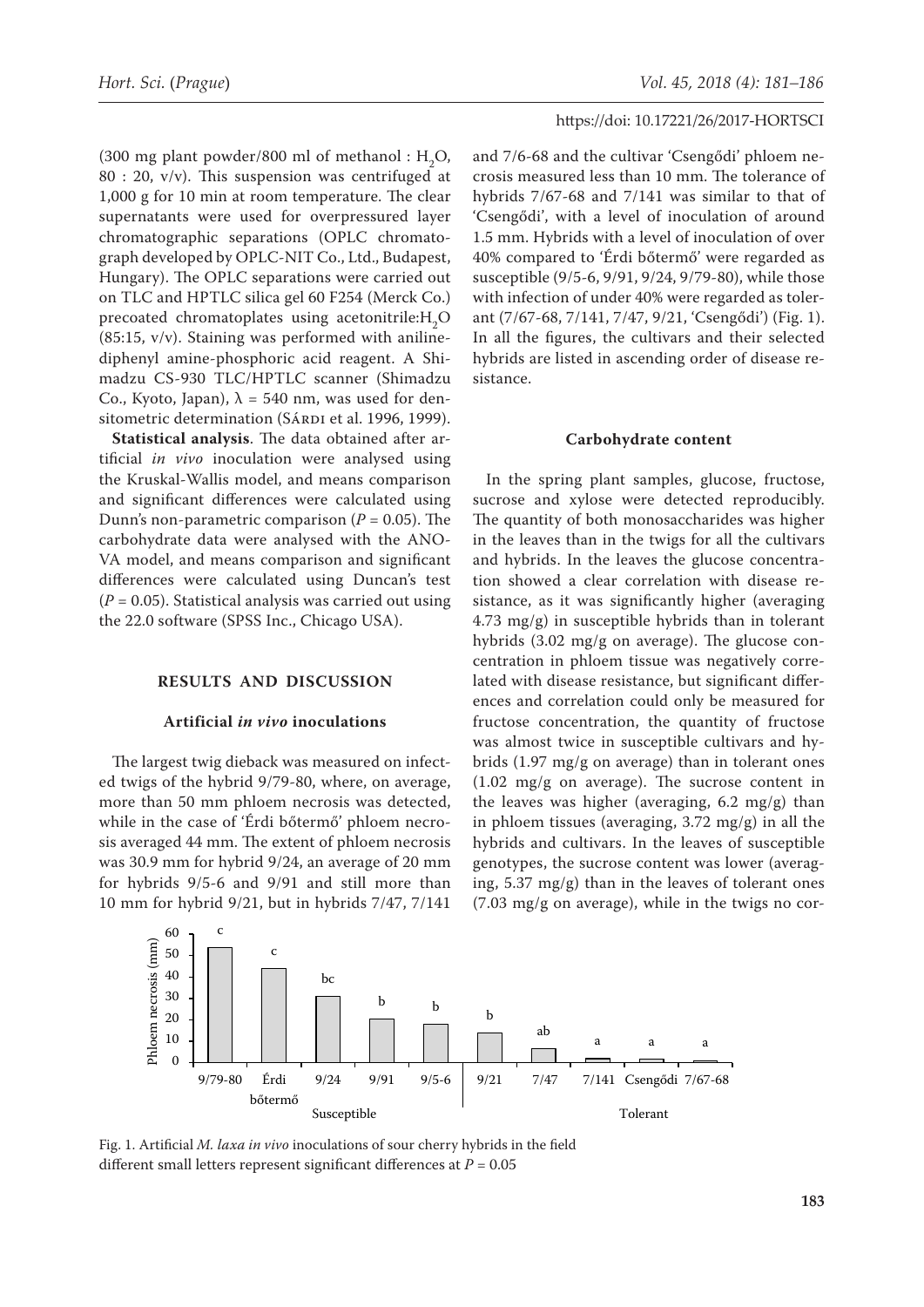|               | Cultivars and hybrids |                       |                    |                      |                    |                       |                       |                       |                       |                      |
|---------------|-----------------------|-----------------------|--------------------|----------------------|--------------------|-----------------------|-----------------------|-----------------------|-----------------------|----------------------|
| Carbohydrates | Susceptible           |                       |                    |                      |                    | Tolerant              |                       |                       |                       |                      |
|               |                       | 9/79-80 Érdibőtermő   | 9/24               | 9/91                 | $9/5 - 6$          | 9/21                  | 7/47                  | 7/141                 | Csengődi 7/67-68      |                      |
|               | Leaf $(mg/g)$         |                       |                    |                      |                    |                       |                       |                       |                       |                      |
| Fructose      | $2.45^{b}$            | 2.67 <sup>b</sup>     | 3.54 <sup>c</sup>  | $2.84^{bc}$          | 3.46 <sup>c</sup>  | 1.08 <sup>a</sup>     | 1.23 <sup>a</sup>     | $2.18^{b}$            | 2.19 <sup>b</sup>     | $2.65^{\rm b}$       |
| Glucose       | 5.06 <sup>c</sup>     | 4.59 <sup>c</sup>     | 4.69 <sup>c</sup>  | 5.06 <sup>c</sup>    | $4.25^{bc}$        | 1.95 <sup>a</sup>     | 3.25 <sup>b</sup>     | 3.45 <sup>b</sup>     | $3.15^{b}$            | 3.32 <sup>b</sup>    |
| Sucrose       | $6.48^{b-e}$          | $5.65^{\mathrm{a-d}}$ | 4.71 <sup>ab</sup> | 4.24c                | $5.76^{a-d}$       | $5.28$ <sup>abc</sup> | 7.02 <sup>cde</sup>   | $7.17$ <sup>cde</sup> | 8.29 <sup>e</sup>     | $7.38$ <sup>de</sup> |
| Xylose        | $0.51$ <sub>bc</sub>  | $0.45^{b}$            | 0.69 <sup>d</sup>  | 0.79 <sup>d</sup>    | 0.76 <sup>d</sup>  | $0.15^{a}$            | 0.62 <sup>cd</sup>    | $0.64^{b}$            | 0.75 <sup>d</sup>     | $0.44^{bcd}$         |
|               | Phloem (mg/g)         |                       |                    |                      |                    |                       |                       |                       |                       |                      |
| Fructose      | $1.86^{bc}$           | $1.83^{bc}$           | $2.2^{\circ}$      | $1.9^{bc}$           | $2.04^{bc}$        | 1.7 <sup>b</sup>      | 0.97 <sup>a</sup>     | $0.85^{\rm a}$        | 0.78 <sup>a</sup>     | 0.77 <sup>a</sup>    |
| Glucose       | 4.44 <sup>e</sup>     | $3.75$ <sup>de</sup>  | 2.99 <sup>cd</sup> | $3.25$ <sup>cd</sup> | 2.98 <sup>cd</sup> | $2.77$ <sup>bc</sup>  | 2.04 <sup>ab</sup>    | $2.54$ <sup>abc</sup> | $2.53$ <sup>abc</sup> | 1.79 <sup>a</sup>    |
| Sucrose       | 4.73 <sup>d</sup>     | 4.15 <sup>cd</sup>    | 2.71 <sup>a</sup>  | 2.61 <sup>a</sup>    | $3.53$ abc         | 2.98 <sup>ab</sup>    | $3.65^{a-d}$          | 4.18 <sup>cd</sup>    | 4.71 <sup>d</sup>     | 3.99 <sub>bcd</sub>  |
| Xylose        | $0.75^{a-d}$          | 0.6 <sup>ab</sup>     | $0.69$ abc         | 0.85 <sup>cd</sup>   | 0.93 <sup>d</sup>  | $0.55^{\rm a}$        | $0.67$ <sup>abc</sup> | 0.82 <sup>bcd</sup>   | 0.57 <sup>a</sup>     | $0.63$ abc           |

Table 1. The most abundant carbohydrates in the leaves and twigs (phloem) in homeostasis

mean values followed by different letters within a column are significantly different by Duncan's multiple range test at *P* = 0.05

relation was observed. Xylose was not correlated with disease resistance (Table 1).

The total quantity of monosaccharides (glucose and fructose) in the leaves and twigs was found to be significantly correlated with disease resistance, since these carbohydrates were found in greater quantities in the susceptible cultivar and hybrids c than in tolerant ones (Fig. 2).  $\frac{30}{1}$ 

The ratio of total monosaccharides (glucose and fructose) to sucrose was significantly higher in the leaves of the susceptible cultivar and hybrids than sul in tolerant ones. This correlation was also found when examining phloem tissues (Fig. 3). Ph<br>Philos (Complete Complete Complete Complete Complete Complete Complete Complete Complete Complete Complete Co<br>Antiquety (Marcous Complete Complete Complete Complete Complete Complete Complete Complete Complete Complete

In winter, when twig examinations were performed in the dormancy period, which is free of extreme stress effects, differences could again be shown between the genotypes. The total glucose and fructose content was significantly higher in

susceptible genotypes. Genotypes in different resistance categories could be distinguished on the basis of the ratio of monosaccharides (glucose and fructose) to sucrose in the twigs (Fig. 4).

In spring, the quantity of glucose and the hexose (glucose and fructose) to sucrose ratio were mainly associated with *M. laxa* resistance. In the susceptible cultivar, the glucose concentration in the leaves was significantly higher than in the tolerant cultivar, and similar results were found for the hybrids. These results confirm the observations of SÁRDI et al. (1996, 1999) who compared bean cultivars, susceptible and resistant to *Pseudomonas* and those obtained in studies on the pepper-*Xanthomonas* (Szarka et al. od, which is free of 2002) and grape-*Botrytis* (Kovács-Nagy et al. 2008; NÉMETH et al. 2009) host-pathogen interactions.

es. The total glucose The comparison was repeated in winter, during the dormancy period, on two cultivars ('Érdi



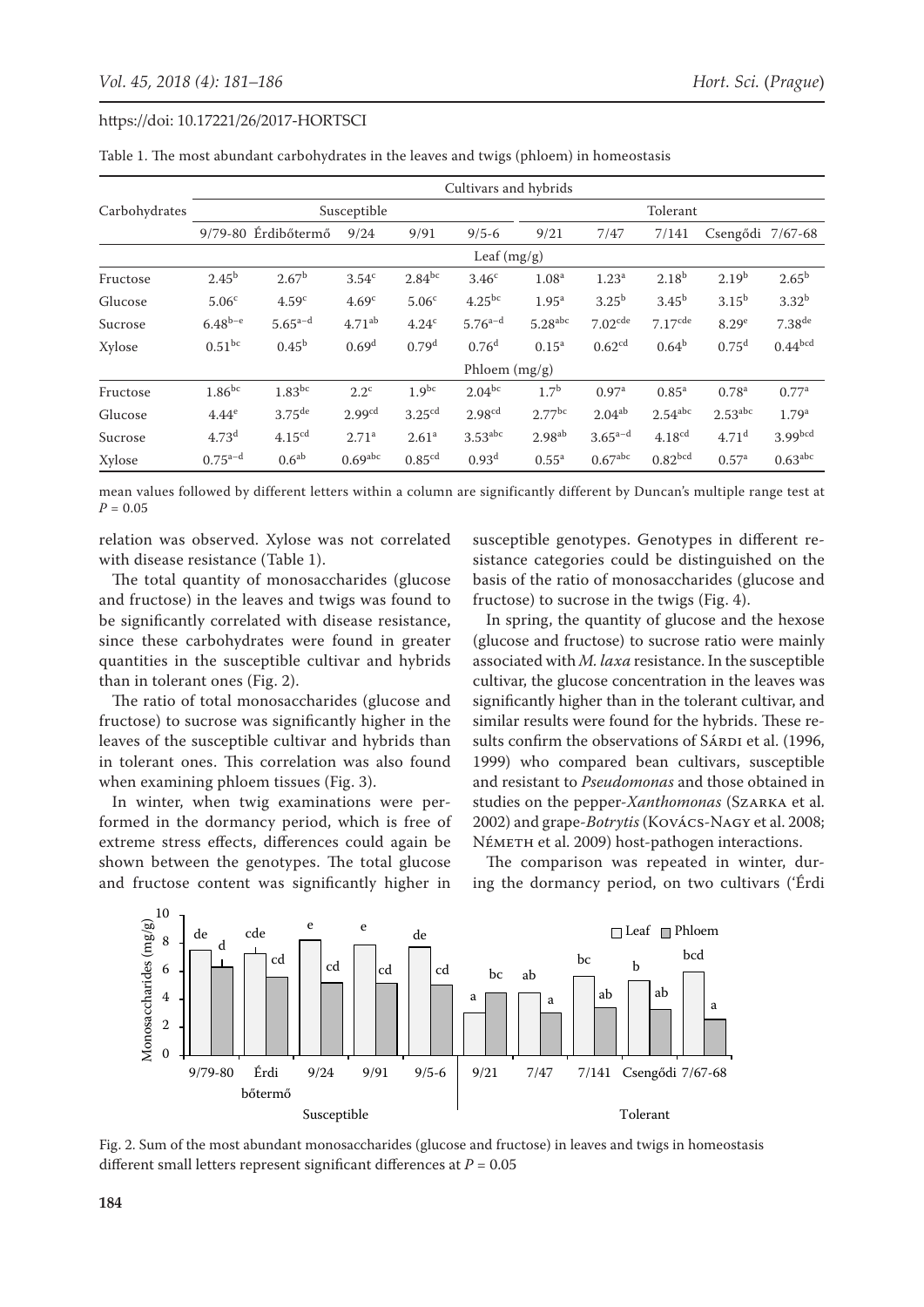#### $S_{\text{S}}$  subset of  $S_{\text{S}}$  and  $S_{\text{S}}$  and  $S_{\text{S}}$  and  $S_{\text{S}}$  and  $S_{\text{S}}$  and  $S_{\text{S}}$  and  $S_{\text{S}}$  and  $S_{\text{S}}$  and  $S_{\text{S}}$  and  $S_{\text{S}}$  and  $S_{\text{S}}$  and  $S_{\text{S}}$  and  $S_{\text{S}}$  and  $S_{\text{S}}$  and  $S_{\text$ https://doi: 10.17221/26/2017-HORTSCI



Fig. 3. Ratio of monosaccharides (glucose and fructose) to sucrose in leaves and twigs in spring different small letters represent significant differences at *P* = 0.05



Fig. 4. Total glucose (G) and fructose (F) content and the ratio of monosaccharides (G +F) to sucrose (S) in leaves and twigs in winter ordal glucose (G) and fructose (F) content and the ratio of monosaccharides (G +F) to sucrose (S).  $\mathbf{b} = \mathbf{b} \cdot \mathbf{b} + \mathbf{b} \cdot \mathbf{b} + \mathbf{b} \cdot \mathbf{b} + \mathbf{b} \cdot \mathbf{b} + \mathbf{b} \cdot \mathbf{b} + \mathbf{b} \cdot \mathbf{b} + \mathbf{b} \cdot \mathbf{b} + \mathbf{b} \cdot \mathbf{b} + \mathbf{b} \cdot \mathbf{b} + \mathbf{b} \cdot \mathbf{b} + \mathbf{b} \cdot \mathbf{b} + \mathbf{b} \cdot \mathbf{b} + \mathbf{b} \cdot \mathbf{b} + \mathbf{b} \cdot \mathbf{b} + \mathbf$ 

different small letters represent significant differences at  $P = 0.05$ 

bőtermő' – susceptible, 'Csengődi' – resitant) and 1.0 two hybrids (9/79-80 – susceptible, 7/67-68 – tolerant) and, the glucose and sucrose concentrations 0.0 of the of phloem tissue were found to exceed those Felated responses (WIND e of the spring phloem samples. Among the carbo- The results agree w hydrates measurable in the deep dormancy period, significant differences were mainly detected in the total glucose and fructose quantity, which was higher in susceptible genotypes than in tolerant genotypes. The hexose to sucrose ratio was also correlated with disease resistance. These results were in agreement with the results of BOLOURI-MoGHADDAM et al. (2010) and XIANG et al. (2011), who reported that the cellular sucrose:hexose ratio is an important parameter determining cellular responses. The present results demonstrated that genotypes with different levels of disease resistance could be clearly distinguished based on the monosaccharide (glucose + fructose) to sucrose ratio. The sucrose quantity had a significant effect on the level of resistance. Sucrose is the main product of photosynthesis and plays an important role as a transport ri<br>en<br>ny

carbohydrate in plants (Косн 2004). It influences regulatory mechanisms, including growth and development, differential gene expression and stress-0 related responses (WIND et al. 2010). G)<br>H<br>ov<br>on

The results agree well with previous observations on herbaceous plants, suggesting that the analysis of individual carbohydrates could be suitable for characterising the disease resistance of genotypes and for pinpointing significantly different defence levels.

It should be emphasised, however, that the basic criterion for effective comparisons is the strict observance of sampling rules, especially in the field. The long-term goal is to develop a methodology suitable for routine use in sour cherry breeding.

#### **References**

Aliferis K.A., Jabaji S. (2012): Deciphering plant pathogen interactions applying metabolomics: principles and applications**.** Canadian Journal of Plant Pathology, 34: 29–33.

Apostol J., Véghelyi K. (1993): Results of testcrossing in order to get disease resistant sour cherry varieties. In: Schmidt